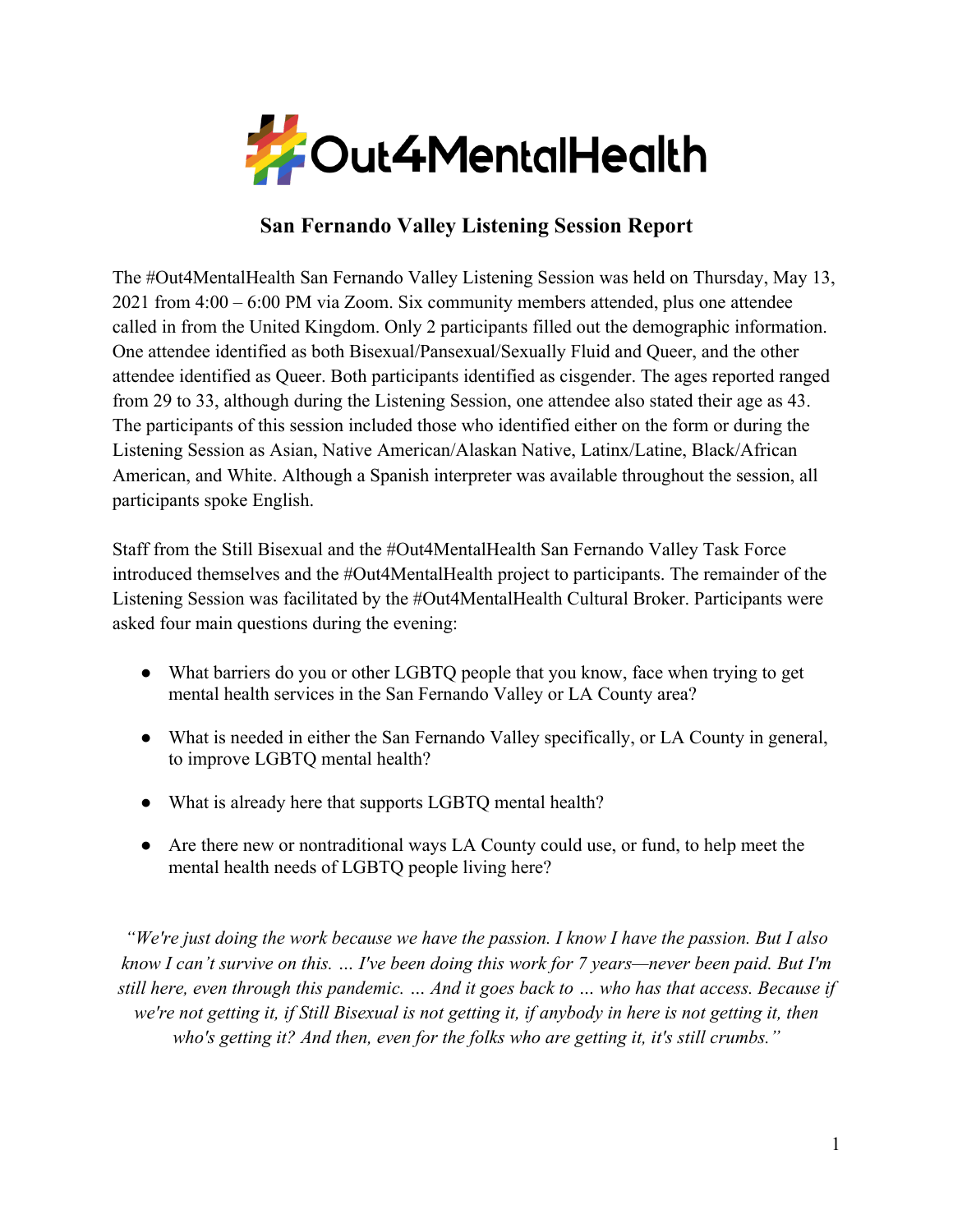*Looking how the distribution of monies given out in LA City, LA County, and how much goes to mental health, which is pennies compared to the police department. … I think of how we must*  connect it to the overall movement of the idea of abolition, the idea of defunding the police, the *idea of reaching our most marginalized. When we do this work, or we talk about this, we also have to talk about what is the structures that put us in this place where we're meeting in this Zoom meeting? Why are we here? And why don't these things exist? We need more money;* we need more money*. The money does exist—it's just not being distributed.*

### **What barriers do you or other LGBTQ people that you know, face when trying to get mental health services in the San Fernando Valley or LA County area?**

One of the main barriers participants faced was difficulty in finding and accessing appropriate therapists. Black participants struggle to find Black therapists in general, and have an even harder time finding therapists who are both Black and LGBTQ+ knowledgeable. To add to this struggle are the requirements of insurance companies to choose from "in network" therapists—as list that is often lacking in diversity. This was also true for other participants seeking LGBTQ+ affirming therapists who also understood the full intersection of their culture, language, heritage, etc.

*One of the things that I had trouble with was finding someone that was a Black therapist, that was also LGBTQ+. We just went through a huge social justice movement. We're still in it. And I just know that I want to have someone that looks like me and can relate to me.*

*At the time, I was looking for someone that was Black, and also someone that was LGBT. That*  was important to me. But as someone that is also Black, and within the community, my other *Black friends have had trouble finding someone within their network that looks like them.* 

*It is extremely difficult to find therapists who are LGBTQ-affirming, and also culturally competent. And when we say culturally competent, we don't just mean language. It's also about understanding the background, the heritage, and all the intersections and complications that come with your identity and how that impacts your mental health.*

Another barrier to care is the focus on Western-style mental health services. Individuals from other cultures and countries may not be able to access the mental health care they desire, as those non-Western services are not covered by insurance.

*A lot of the understanding that we have about mental health services is very much a Westernstyle, which is one-on-one with a therapist or, if it's group therapy, it's therapist led. By my own experiences, and also from Asian and Pacific Islander constituents at [API CBO], is a lot of the [insurance-covered] care that we have is not culturally competent sort of care. Acupuncturists*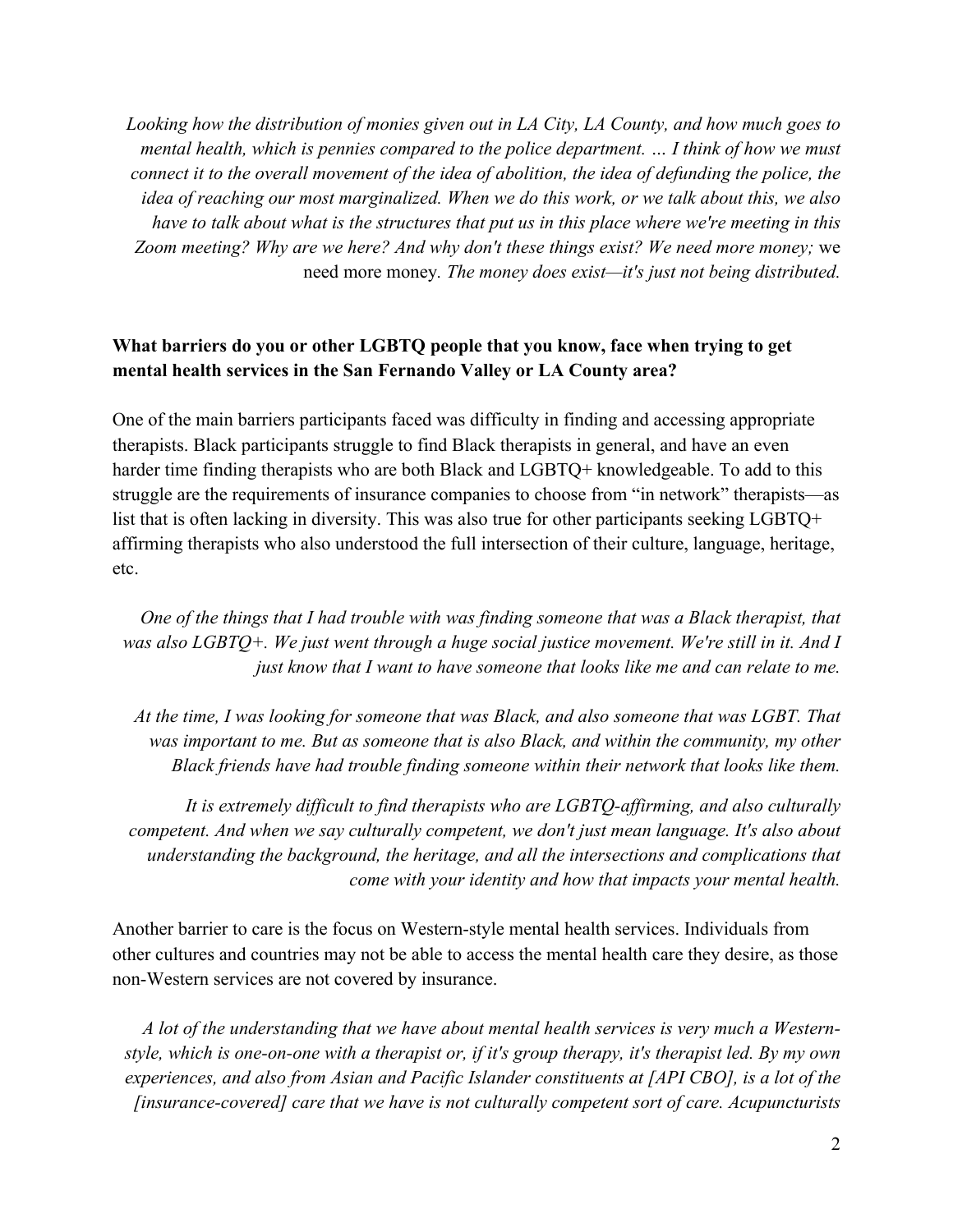*are not [covered by insurance]. When I was not in America, I would go to my local shaman, (I'm not quite sure how to say it—the direct translation in Japanese) but the people who give that care are not adequately paid…. There's hardly any access for it. … It's out of pocket quite often. It's not covered by health insurance.*

The cost of individual therapy continues to be a barrier., especially in an area like LA County where living costs are high and wages are often low.

*Money is always,* always *an issue. I am only able to see my therapist because they give me a reduced fee. But that's not always available. And even with insurance, that cost sometimes can be \$180 - \$200. And with especially younger folks—the fact that they're not getting paid well, rent is extremely high—that is one more expense that you have to justify for yourself, even if you want to make your mental health a priority.*

*I want to agree with "X" on finding someone that can provide a sliding scale, because I did not have any idea how expensive therapy was. Especially during the pandemic, when most people within our communities lost their employment, that was just so depleting at the time.*

Affordable therapy options are often not ideal. Agencies that offer free or sliding scale therapy frequently employ young and/or inexperienced therapists who are not equipped to work with older individuals or those with complex mental health needs. In addition, the wait times at these agencies can be months.

*I signed up for therapy at the LA LGBT Center at the beginning of COVID. … It took 8 months for me to get even a call back from them that there was a therapist that could see me. And then I asked, "Would that therapist be like 23 years old and just out of college?" And they said, "Yeah, probably." And I said, "No, thank you." So, the other issue is when you're waiting for affordable health, and then the person who's going to be giving it to you is inexperienced, and not really going to be able to help you. That's the other thing that you're dealing with when you're trying to access care as an LGBTQ person. I'm 43. And I've never had an LGBTQ therapist ever.*

Even if there were a plethora of BIPOC and LGBTQ+ affirming and knowledgeable therapists, no therapist is a good fit for everyone or has the skills to address every mental health need. Ideally, mental health clients would have the ability to search and find the therapist that's right for them. Unfortunately, as one attendee pointed out, not only is there a perception that you must stay with the first therapist you find, but many people cannot afford the cost associated with finding the best fit for them.

*There's this perception that once you find a therapist, that's the one you have to stick with. And there are a lot of therapists out there that aren't great, that don't have the skill sets that's needed.*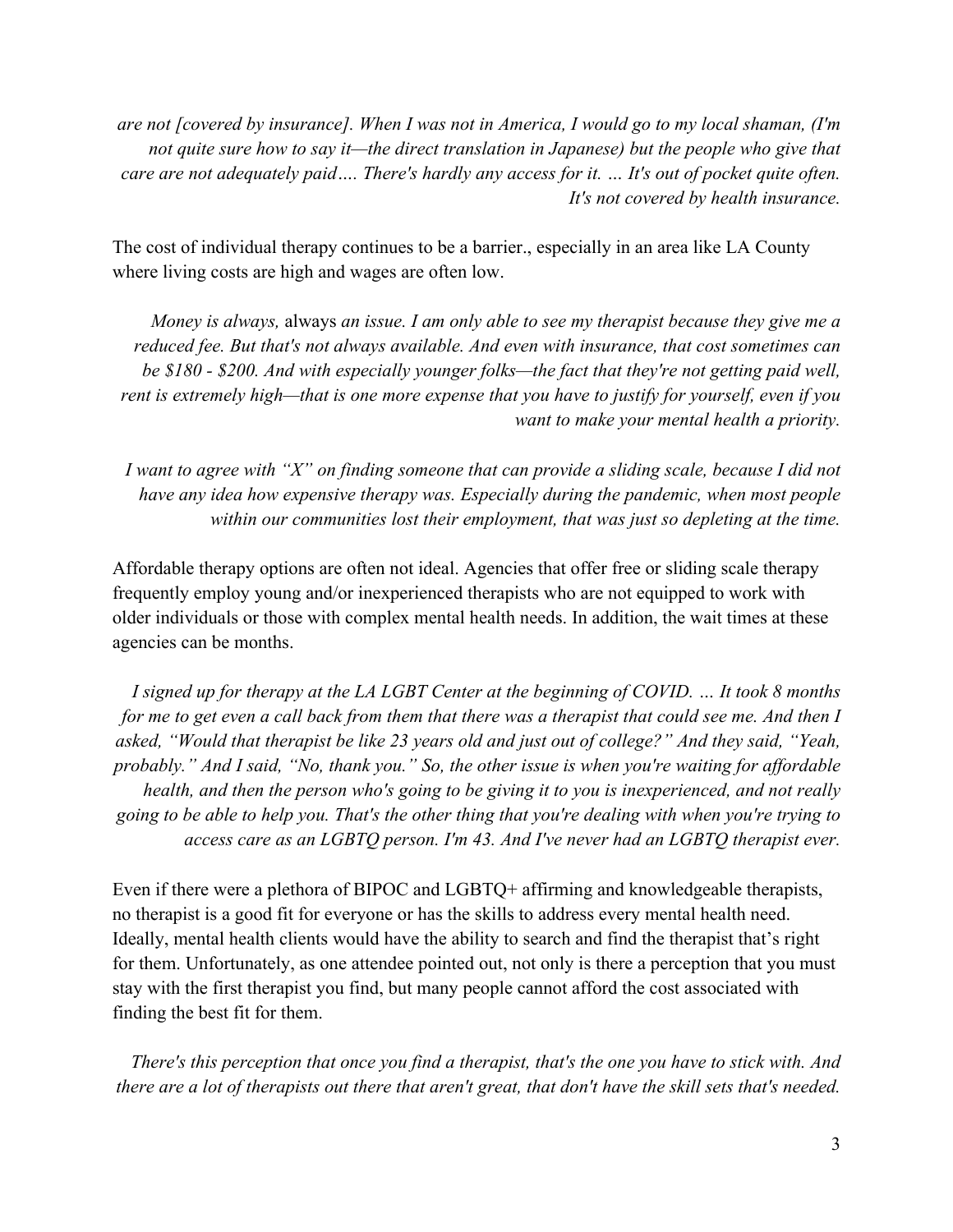*There's also, I think, a lack of understanding and knowledge about the different types of therapy that are available and how to find the right one that fits your needs, or having to find multiple forms of therapy that fits your need. But, cost can be such a prohibitive factor in making those decisions.*

The location, travel time, and time of appointments were also voiced as barriers by participants. Traffic is usually a greater concern than actual number of miles. For those living in the San Fernando Valley, traveling into West Hollywood to access LGBTQ+ services may not be a viable option—especially when those services are only available during working hours.

*One of the barriers that I think of and I hear a lot is time and location. …As people from the Valley, people think we're really close to LA. … It might be a little bit of miles, right? But then when we think of the time it gets to get there. … Just me from Sun Valley, going to just Hollywood or the [LA LGBT] Center, it would take an hour and 20 minutes just because of traffic. I think the biggest issue is people think we could travel and have that time as workingclass people to use one hour and a half to go get mental health. Even though people think, "Oh, yeah, that's close just go over the hill," they don't take into consideration the traffic time… [For the LA LGBT Center], let's say I have an appointment at 8:00 or 9:00 am, it'll take an hour and 10 minutes just to get there. So, being stressed about time, planning your day, and doing all that just to get a 50-minute session. It's really difficult, and then also planning to come back in traffic.*

*A lot of people from the Valley are working-class…we all get off at 5 and 6pm. A lot of these therapy sessions and things that happen, always happen earlier. I feel like there's always privileged folks who could get access to these things. …For the groups I run, all our groups are at 7pm, 8pm, and everybody comes in their work clothes.*

Seeking mental health services continues to carry stigma, and that stigma can be a barrier—or at least exacerbate the other barriers to accessing mental health services. BIPOC participants spoke about the stigma within their own cultures.

*I work with mostly Latino clients. They come from a religion background where counseling is frowned upon, and talking about themselves is also frowned upon. I think sometimes information about counseling and what it does would help Latinos who don't speak any English.*

*It's a very big stigma for me, or even some of my community members in the Black, Afro, Latinx community, to even seek services like going to see a counselor. It is a very big stigma and it is very sad. I remember talking to my aunt and saying, "Oh, I gotta go because I have therapy in an hour." And the first question was, "Why?" and "Why are you talking to a therapist?" and*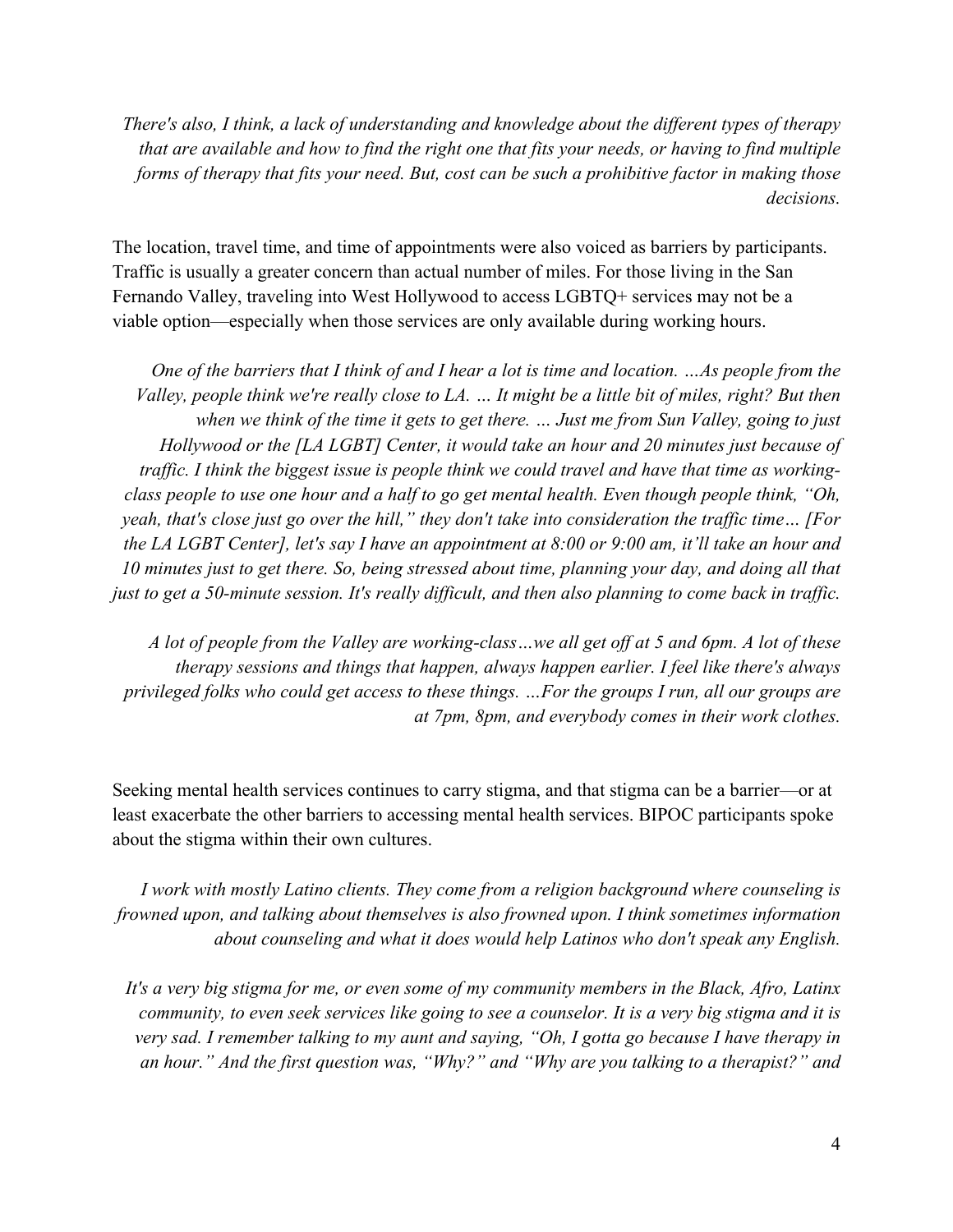*"What's going on?" And I'm like, "We're just checking in." But everyone sees it as something wrong.*

*I just wanted to affirm what [other participants] have said, because those are all barriers that exist with the AAPI community too, and things that I've experienced.* 

Participants emphasized that mental health stigma in the workplace, and lack of protections for those who need to seek mental health services during work hours, is a barrier to accessing such services or even disclosing that you have mental health needs.

*I would also say that sometimes the stigma is not always from the community, but from your workplace, depending on where you work—trying to get time off, to go to a therapist, especially if it's a long period of time. The session itself is only 50 minutes long, but if you're traveling back and forth, and taking three hours or roughly around that to take time off of work, most places don't really allow that flexibility.*

*It would be helpful if there were protections in the workplace for folks who needed to see a therapist or needed to do whatever else to take care of their mental health. And I think part of the stigma is that if you are someone with mental health needs or have mental health disabilities, that you are somehow inadequate, or there's a risk involved in taking you on as an employee. Speaking for myself, I would have a lot of trouble disclosing that, depending on which workplace I was at.*

## **What is needed in either the San Fernando Valley specifically, or LA County in general, to improve LGBTQ mental health?**

Participants expressed a need for LGBTQ-specific messaging when it comes to mental health, as well as general mental health education, to address stigma and help encourage members of LGBTQ+ communities to seek mental health services when needed.

*One thing that I see a lack of is more of a campaign, or just addressing the stigma. We've seen every HIV campaign possible, from videos, to posters, to hashtags to things like that. I think we're really good at doing those. But I've never seen one that's specifically [mental health] where it feels kind of like the HIV campaigns where it's everywhere—it's in my Grindr app, it's when I go to the club, it's everywhere, where it's bombarded us. Just because I think it instills in our daily lives this is something we could get access to—this is something that we deserve. … The great thing is, we know how to queer anything, right? We could have voguers talking about mental health, we could have the drag queens talking about mental health. We need to do a cultural strategy of implementing mental health access in our LGBT culture throughout everything.*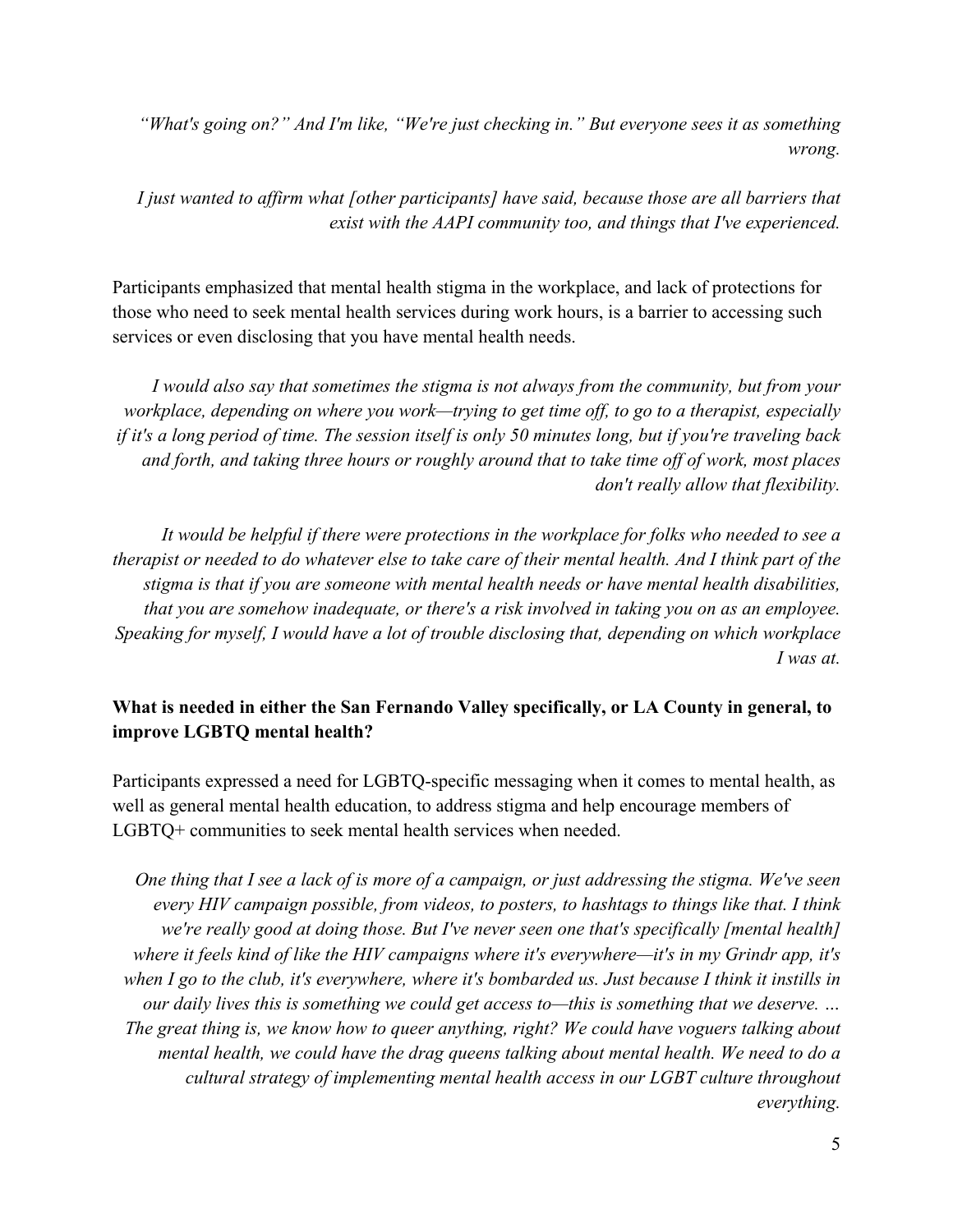*I would also expand on what was just said: [we need] general education overall about mental health, because I think there's a lot of misunderstanding on what we mean when we say mental health. I think people have been bombarded by diagnosis, like depression, or anxiety, but not understanding, for example, the nuances. For example, if someone is neurodivergent, how does that impact their mental health because they experience this barrier with their narrow divergence? Or, if someone has physical disabilities, how does that impact their mental health by the stigma and the lack of access that they have in their daily life?*

Along with education, there needs to be a reframing of how mental health is discussed when it comes to LGBTQ+ individuals. LGBTQ+ mental health needs are not just about their sexual orientation or gender identity, nor should there be messaging that implies that needing mental health services is a one-time occurrence.

*I feel sometimes there's this odd flattening of the experience when it comes to mental health and people of the LGBTQ community where, "Oh, you must be depressed, because you were rejected because of your identity and who you are." Our lived experiences are so much more multifaceted than that. For example, for me, I've experienced being hyper-fetishized as an Asian woman. And there's gender-based violence in a lot of our communities of color. And also experiencing racism and any other types of violence, those add to my mental health in a way that is really difficult to sum up when it comes to just defining something as depression or anxiety because of who I am as being queer. There's other layers to it.*

*We really need to stop messaging that there's a fix to depression or anxiety. That for most of us, it's a journey, and that we find ways to tolerate or to manage our depression. But I think there's this view that if you go to therapy for a certain amount of time, then you're no longer going to need therapy. And that's not the case for a lot of people. And I think that there's still a stigma behind that of like, "But haven't you been in therapy for four years now? Why can't you stop?" or "I thought you sorted that out." And I think there's just a general lack of understanding of what mental health actually is and what contributes to our mental well-being and what takes away from it.*

Participants spent much of the Listening Session speaking about the lack of funding for needed mental health services, and brought up the work of *People's Budget LA1*. Participants talked about their negative experiences with law enforcement and the need for resources rather than

 $<sup>1</sup>$  The People's Budget LA is a coalition led by BLMLA demanding a city budget that invests in the wellbeing of our</sup> communities with priority on supporting the underserved and marginalized. Their report can be found at: https://peoplesbudgetla.files.wordpress.com/2021/05/peoplesbudgetreport2021\_firstedition.pdf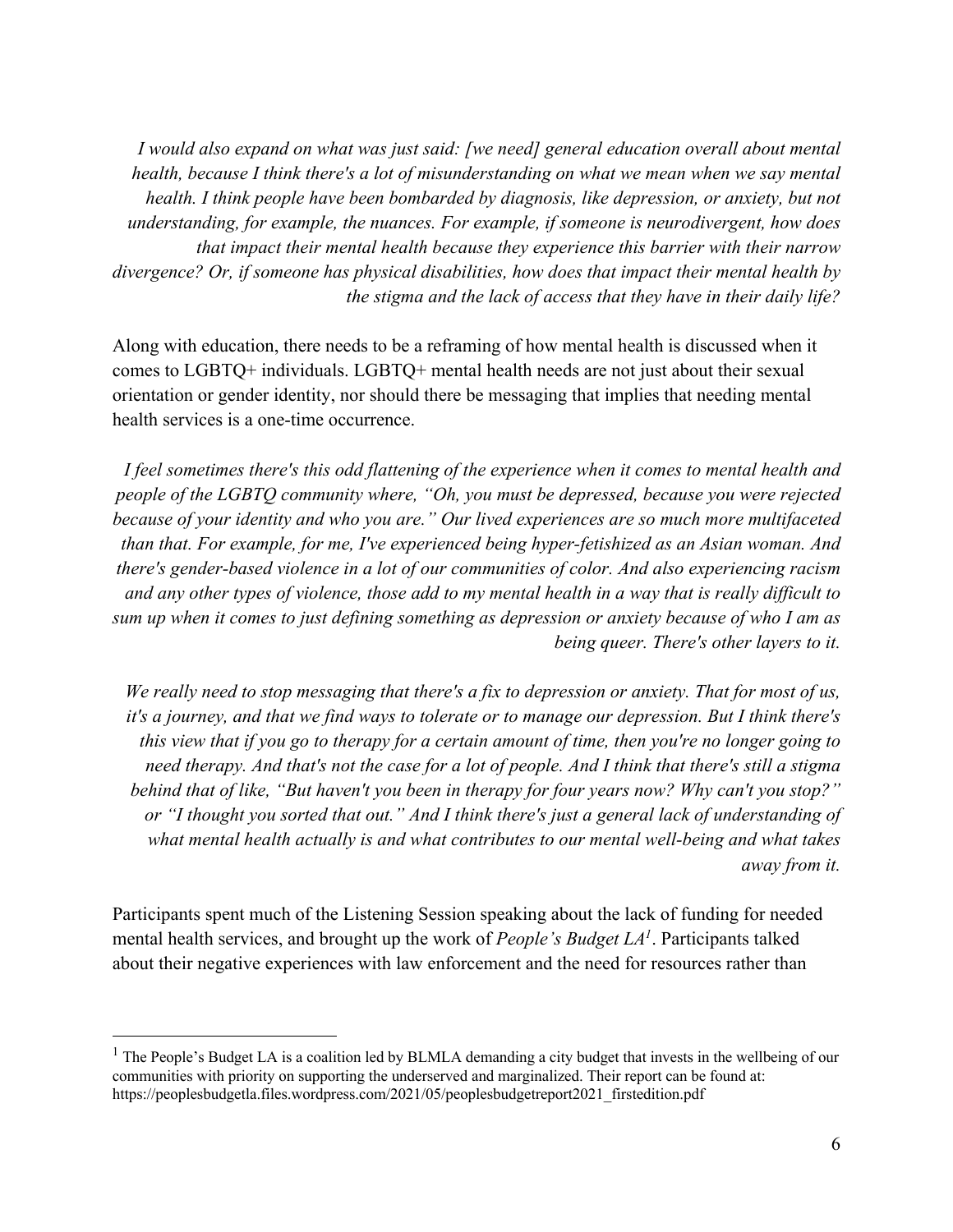policing—and emphasized that very little funding is ever dedicated to BIPOC LGBTQ+ communities.

*Looking how the distribution of monies given out in LA City, LA County, and how much goes to mental health, which is pennies compared to the police department. … I think of how we must connect it to the overall movement of the idea of abolition, the idea of defunding the police, the idea of reaching our most marginalized. When we do this work, or we talk about this, we also have to talk about what is the structures that put us in this place where we're meeting in this Zoom meeting? Why are we here? And why don't these things exist? We need more money;* we need more money*. The money does exist—it's just not being distributed.*

*When we talk about abolition it's looking at what structures in our society are really putting us down and what systems. We talked about white supremacy, and the structures of white supremacy, which means looking at government or police agencies, people who give tickets, things like that. Looking at how communities are targeted, folks are put in prison, the school-toprison pipeline with our Black and brown, queer youth, our immigrant folks who are in detention—and looking at all that, how the system works, generally. And then we're always put down, LGBT people of color always are the last people who get anything. … It's really just trying to get our piece of the pie. We have crumbs compared to these bigger systems.*

*When I think of defunding the police, I think of the times that we have called for the police and it was a non-emergency. Just someone that was in a house that needed services that were not provided. But them [the police] actually putting someone in handcuffs. I just think that's wrong. … I, myself, am so afraid of the police at this point that I don't want to call them unless it is like a dire emergency. I think that we also need to provide more resources. When we talk about defunding the police, and when you see the amount of money that's going to the police versus education, it's just kind of infuriating. Because depending on your zip code, you're not getting as many services as other kids and their public schools. That's what I think of when I think of defunding the police, because the money should be allocated to the communities—especially the communities that need it the most, and are struggling to run their programs, and have kids reimagine a life outside of the stigmas that have been pressed upon them.*

*I want to build on what was said, especially around reimagining. For our community, for our organization, we talk a lot about what safety actually looks like for us. What does it look like to not have the police show up when you're in a mental health crisis? What are the alternatives for that? … I feel like relying on institutions like the police, especially when it comes to individuals who need mental health, especially when those individuals are from BIPOC communities, is so incredibly harmful and dangerous. And for our organization, talking about defunding the police and saying that our work is grounded in abolitionist principles means that we are looking at alternatives to how we approach mental health. And that includes not being institutionalized.*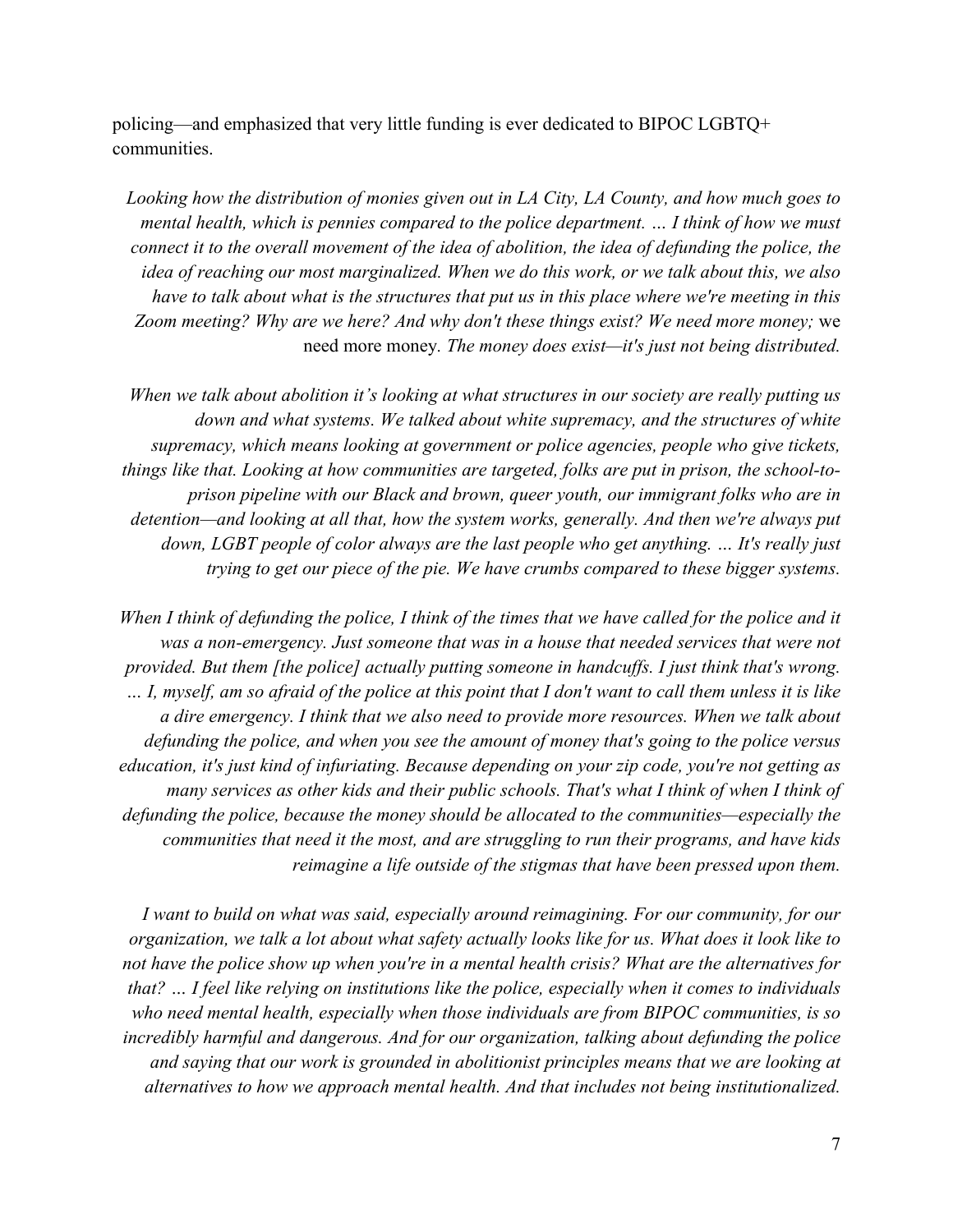*That includes not calling the police. That includes not using any sort of measures against the individuals who are experiencing a mental health crisis.*

### **What is already here that supports LGBTQ mental health?**

Organizations mentioned by Listening Session participants:

- $\bullet$  API Equality-LA<sup>2</sup>
- $\bullet$  Bienestar<sup>3</sup>
- Somos Familia Valle<sup>4</sup>
- $\bullet$  Still Bisexual<sup>5</sup>
- $\bullet$  The Wall Las Memorias Project<sup>6</sup>
- $\bullet$  We Exist<sup>7</sup>

In answer to the question regarding "What is already here..." participants focused on the lack of funding, the need for funding, and barriers to accessing funding for existing local communitybased organizations who serve LGBTQ+ and BIPOC LGBTQ+ communities. As one participant pointed out:

*BIPOC LGBTQ community organizations: They have the knowledge. They understand what the needs are of their communities. They listen to their communities. They offer spaces that are nuanced. They have conversations. They're doing the work that has allowed these communities to thrive despite all the challenges that we've experienced, especially in the past year. … If you look at all the knowledge that community-based organizations have either through surveys, or through talking with their members, they have a very comprehensive understanding of what* 

<sup>&</sup>lt;sup>2</sup> Empowering Asian & Pacific Islander communities to achieve LGBTQ, racial, and social justice. Together we can create an inclusive, equitable, and just society where all API LGBTQ people will thrive. https://www.apiequalityla.org

<sup>3</sup> Bienestar is a community-based health care and social services organization in the Greater Los Angeles are. Their expertise is in identifying and addressing emerging health issues faced by the Latino and LGBTQ populations. https://www.bienestar.org

<sup>4</sup> Somos Familia Valle is a local San Fernando Valley community organization led by trans queer people of color dedicated to support, empower, train, and mobilize our families, and allies for racial, gender, environmental, and economic justice. https://www.somosfamiliavalle.org

<sup>&</sup>lt;sup>5</sup> Still Bisexual's mission is to foster public acceptance, awareness and understanding of bisexual, pansexual, fluid, and queer identities and the challenges they face; to develop and promote self-acceptance, personal empowerment and visibility among bisexual, pansexual, fluid, and queer people; and to foster inclusivity and acceptance for bisexual, pansexual, fluid and queer people among the larger LGBTQIA+ community. https://stillbisexual.com

<sup>&</sup>lt;sup>6</sup> The Wall Las Memorias Project is a community health and wellness organization dedicated to serving Latino, LGBTQ and other underserved populations through advocacy, education and building the next generation of leadership. https://www.thewalllasmemorias.org

<sup>&</sup>lt;sup>7</sup> We Exist provides counseling for youth age 16 to 25 who are in the lesbian, gay, bisexual, transgender, questioning, intersex and two spirit (LGBTQI2-S) community as well as their parents, family and friends. There are no geographic restrictions. https://211la.org/resources/site/we-exist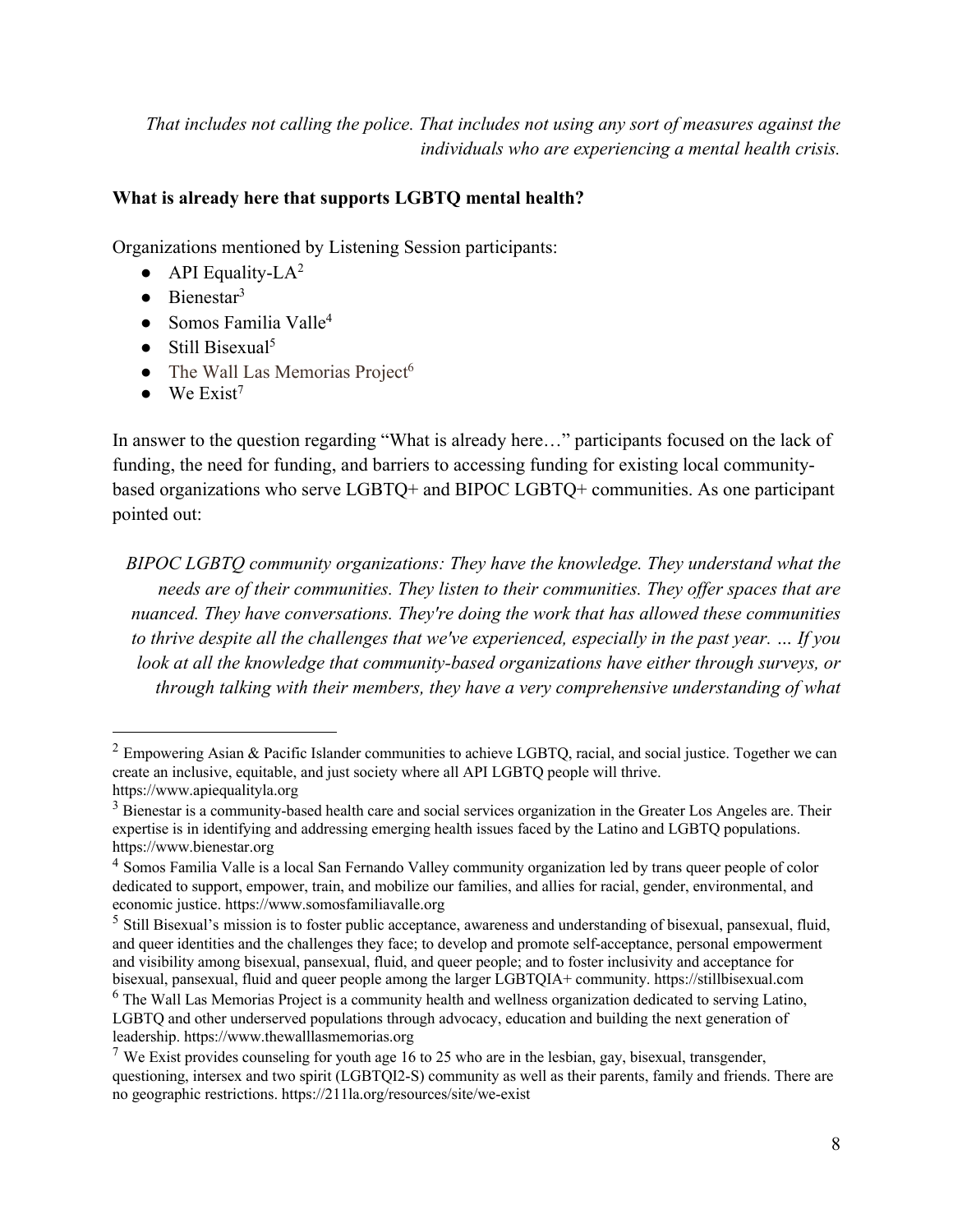*works and what doesn't for their community—but they're not the authority figures, they're not the people with power.*

When asked if any of the local organizations mentioned were being funded by LA County, participants responded:

*[Still Bisexual] isn't [being funded by LA County]. I know Somos Familia Valle isn't. I think they just removed PEI funding for a bunch of LGBTQ stuff in the Valley. We Exist is losing their funding potentially, and Las Memorias Project—a lot of important groups for our community. The City's not really getting the importance of it, I feel like.*

*Somos Familia Valle, you know, we're very on the ground, super grassroots. We just got our 501(c)(3) [non-profit] paperwork 3 years ago, but been existing for 7 years. … The access to funding—the access to anything—is just very scarce. Most of my funders are actually out of California. … I have never received anything from LA County.* 

*We've only received small honorariums from LA County. We've received like \$500 for our annual gala, or something like that. I think part of the challenge is we're a very, very small organization. So, when it comes to LA County, any types of grants that require extensive reporting, it's going to be such an administrative burden to us that we wouldn't be able to fulfill it anyways.* 

*I don't want this to turn into a "bitching about having no money" session, but I definitely feel like the ones who are doing work, they're actually valuable to LGBTQ people—like what Somos Familia Valle does, and doesn't exist in the Valley otherwise. If Somos Familia Valle were to stop, that wouldn't exist. Bienestar does great work too. If they were to stop that wouldn't exist. And there's just so few organizations that are doing this work.*

Participants also spoke about the barriers to accessing funding from both inside and outside of LA County. Large (sometimes national) organizations are competing for funds supposedly intended for grassroots organizations—and the grassroots organizations cannot compete with that. There also appears to be an "inner circle" of organizations that receive funding over and over, with local organizations at a loss for how to "break through."

*I applied to a grassroots grant with Gucci, and we made it to the second round. Then we didn't make it to the final round. They finally listed their 10 [grantees] and one of them was LGBT. And the winner was the Human Rights Campaign. … How is someone going to compare to the Human Rights Campaign? Why do they apply to grassroots grants? But you know, they have hired grant people who are probably just searching all these grants. The access for any small groups, especially BIPOC-led groups, is very difficult.*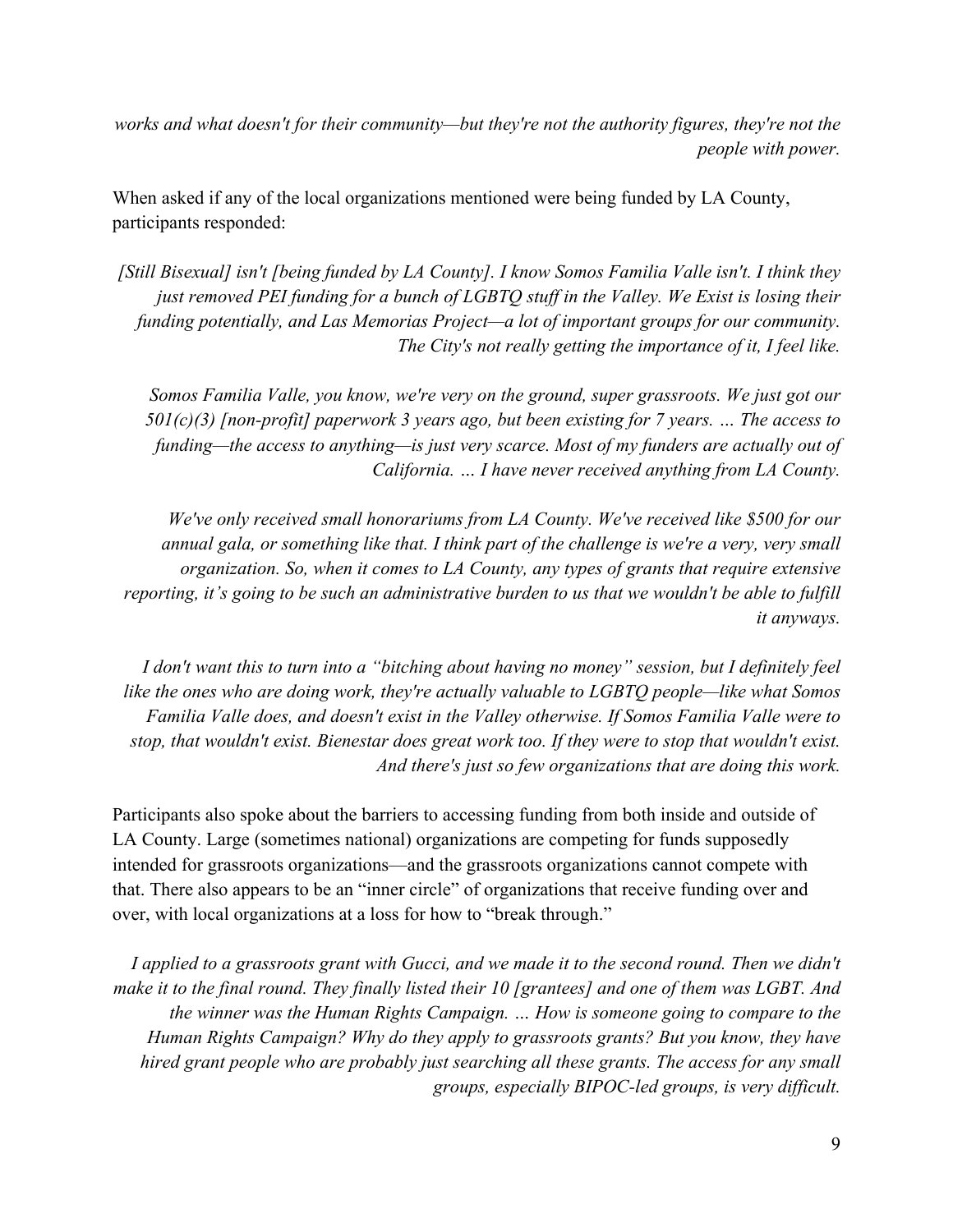*I run Still Bisexual as the President. But I also run the San Fernando Valley #Out4MentalHealth Task Force. And I also am the co-chair of the LGBTQIA2-S USCC. And, you know, #Out4MentalHealth is the only grant that's funding us, and I've tried. … I'll spend all week applying for [funding] on top of everything else. And then we just won't get [the grant] even though we're already offering that [service]. They just go with the ones they know over and over again, these funders, and I don't know how to get into that inner circle or build those relationships. And I don't know how to prove to them even though we're a bisexual organization, we are helping more than just bisexuals. And also, it should be enough if we're just helping bisexuals.*

*We're just doing the work because we have the passion. I know I have the passion. But I also know I can't survive on this. … I've been doing this work for 7 years—never been paid. But I'm still here, even through this pandemic. … And it goes back to … who has that access. Because if we're not getting it, if Still Bisexual is not getting it, if anybody in here is not getting it, then who's getting it? And then, even for the folks who are getting it, it's still crumbs.*

*Something that we've experienced as an API [Asian Pacific Islander] organization is that API organizations are often overlooked when it comes to funding. And because a lot of funders and donors are kind of looking at checkboxes, they look at "Oh, you're a queer organization—we've already got that covered. We've got the LGBTQ folks covered." And then if you're also a BIPOC organization, your name is not really going to come up if you're competing with other organizations that are Asian-lead, Black-lead. … and I feel like that's something that we've struggled with, too—that we're still competing with a lot of big-name organizations that have more clout than we do. So, even if there's this perception that API organizations are getting funded, it's not all organizations. And we're still competing, almost like on both fronts.*

Participants continued the discussion by expressing their frustration with the funding barriers created by LA County, the State, or other funders. Funders continue to use a Western-style definition of mental health services, such as services to the community must fit the model of direct practice, rather than looking at what the community needs. In addition, funders have unreasonable criteria for operating budgets, not taking into account the cost of running an agency in a high-expense area. There is also an expectation of high workload for low funding, creating an unhealthy environment for staff and agency leadership.

*We're not direct service providers. And I think that also is a challenge when you're talking about mental health, because people want to see: "How many clients do you have? How many therapists or social workers do you have?" And we don't have that, because we are looking at a very grassroots, community-building way of approaching mental health. And on top of that, it's really difficult to figure out how to measure culture change. So, if we were trying to address*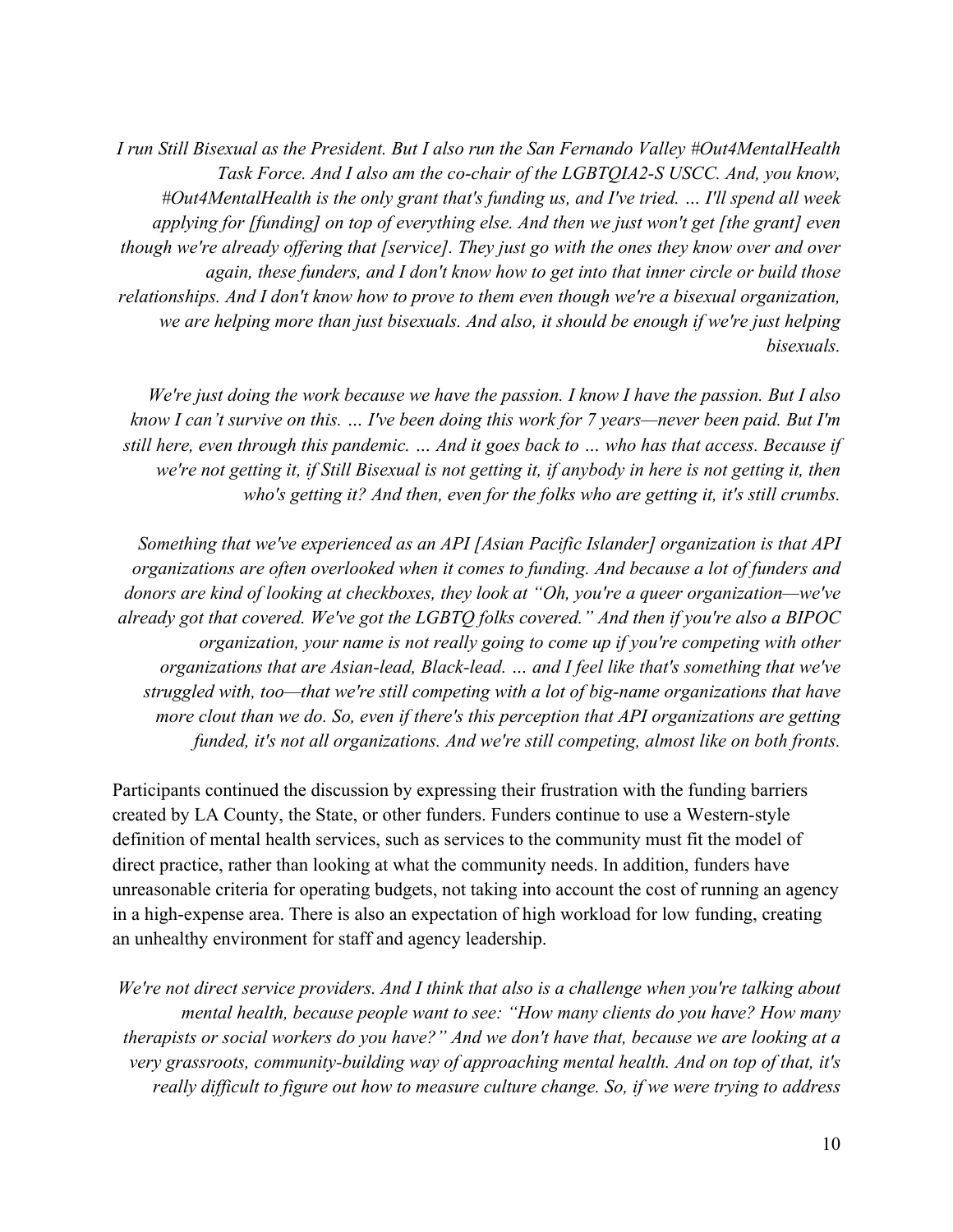*mental health stigma, then how do you measure that in a way that is impactful enough for funders and donors?*

*The way that they [funders] define mental health services is so limiting that community-centric organizations aren't going to be able to meet those criteria.*

*It is incredibly hard to justify an operating budget to donors and funders, especially when it's government, especially when it's County, because they look at our organization, they look at our staff, and they'll look at our operating costs and kind of go, "Wow, we thought that you would have more people on your team because of your operating costs." None of us are being paid what's comparable to the work that we're doing. And some of us are only able to live on the wages that we have because we're living at home, or living with partners, or have some sort of generational wealth to tap into. But it's astonishing to me that the powers that be, that allocate funds, can look at an operating budget and go, "that's too much"—especially in LA County, when living costs are extremely high.*

*There's this expectation that, in order for us to get money, we have to do certain programs and certain types of work that stretches our staff before we can actually pay them. And it's this vicious cycle and I think contributes to burnout. … Even for ourselves, even if we want to prioritize, "Yes, please take mental health days. Please, get whatever mental health services you need." I'm not able to give them the resources financially to achieve all that either. And we're a mental health org, and a lot of that is outside of our control.*

## **Are there new or nontraditional ways LA County could use, or fund, to help meet the mental health needs of LGBTQ people living here?**

Participants spoke throughout the Listening Session about the need for *community-defined* and culturally relevant services that do not always meet Western-style and medical model definitions of mental health services. Below are suggestions for improving the mental health and well-being of their communities that might be seen as "nontraditional."

*I'm just gonna say the arts. That's the one thing that I see get defunded very quickly, or just taken out of school systems. If there was a community art building specifically for LGBTQ that will be just so cool. Also, science and math, because there should be more people in tech coming up with some really great apps that can create resources for the community.*

*Yoga. Any sort of physical activity that allows someone to move their body or to help them feel stronger in their body.*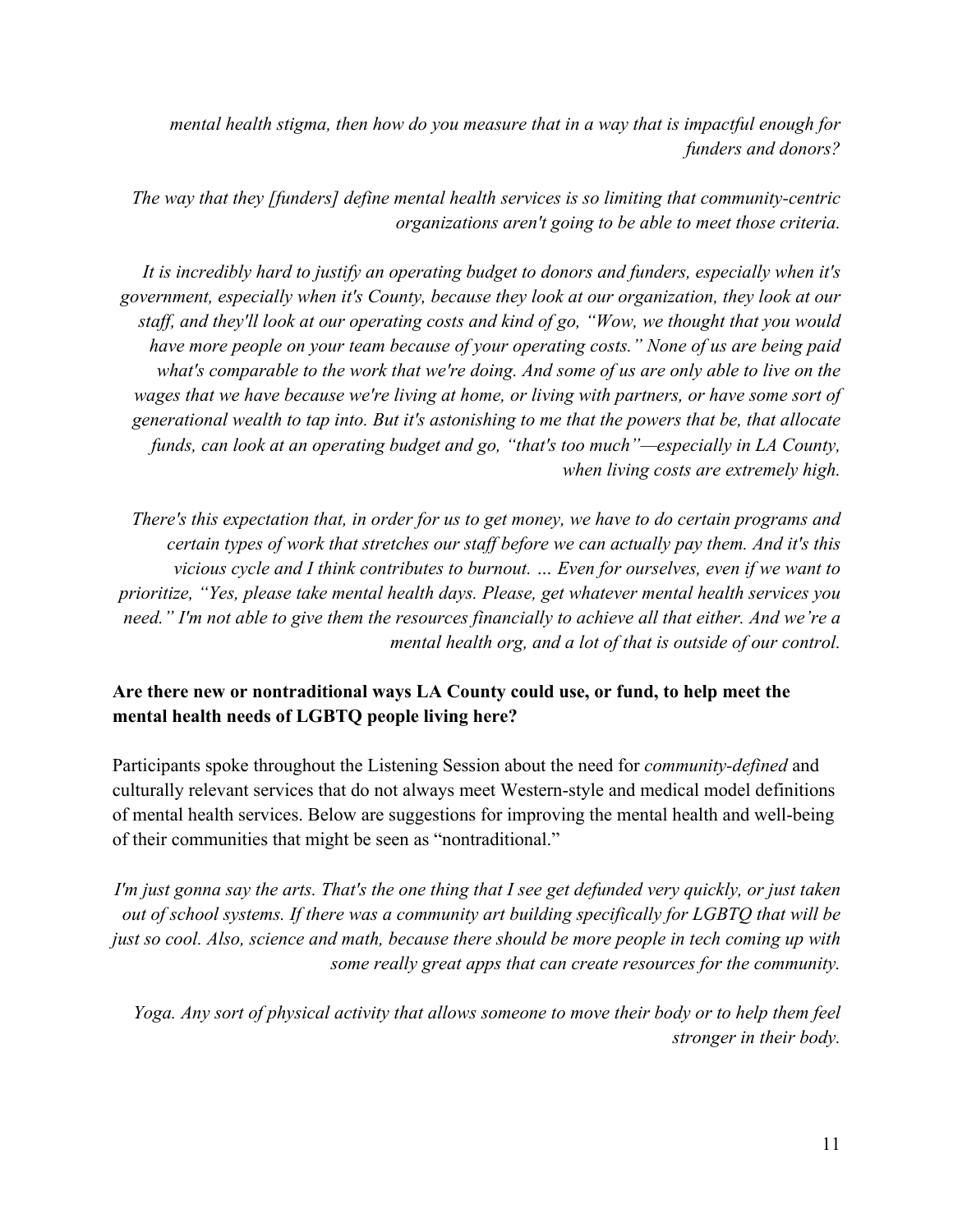*Green spaces, I think we're in desperate need of green spaces, especially being in COVID and you know, being in your home.*

*Gardening would be really great, especially in these places where there's a food desert. And also, knowledge about nutrition and how we can have a better relationship with the food that we grow. I think that's so important. … I would like to see a place where we do connect more with our food. And we have it as an outlet, but also as a way of life.*

One participant suggested that what's needed is a Cultural Center that could offer "nontraditional" services, while still qualifying for funding. Other participants also agreed with that suggestion, and added that a visible Center in the San Fernando Valley would also give better access to services overall.

*Specifically in the Valley, there is no Cultural Center. … When it's described as a Cultural Center, or Wellness Center, I think this is where a lot of healing can happen within our communities. … In New York they [have] a Wellness Center, and they do all these things: yoga one day, and another day acupuncture, and the next day is massages for LGBT folks. I think when it's looked at that lens in the funding aspect, and then giving the healing aspect of it, too, it gives opportunity for us as the grassroots leaders to do all our stuff in this Cultural Center. Because at the end of the day, we're already doing this stuff, we just need a place to do it. … There is no space—especially when it comes to the communities in LA and the Valley where it's so multiracial, so many identities and so many ideas to be thrown out there.*

*I think it'd be wonderful to have just a [Wellness] Center where we can go to and ask for*  anything that we need. I think that we don't have that. ... We have different programs, but *sometimes they're really hard to find. Our people need it here in the San Fernando Valley, and not just here, but everywhere.*

As participants stated earlier in the Listening Session, there is a lack of BIPOC and LGBTQ+ affirming and knowledgeable therapists. Participants observed that BIPOC and LGBTQ+ individuals face multiple barriers to becoming mental health providers, and that these barriers need to be addressed.

*The lack of BIPOC and LGBTQ therapists is probably partially because those spaces academically and professionally are dominated by white, cisgender individuals. If you don't have the resources to go to school, to find mentorship or training, or you're not able to find mental health services yourself, we're not going to see more BIPOC and Queer therapists or service providers in general, until those barriers are addressed too.*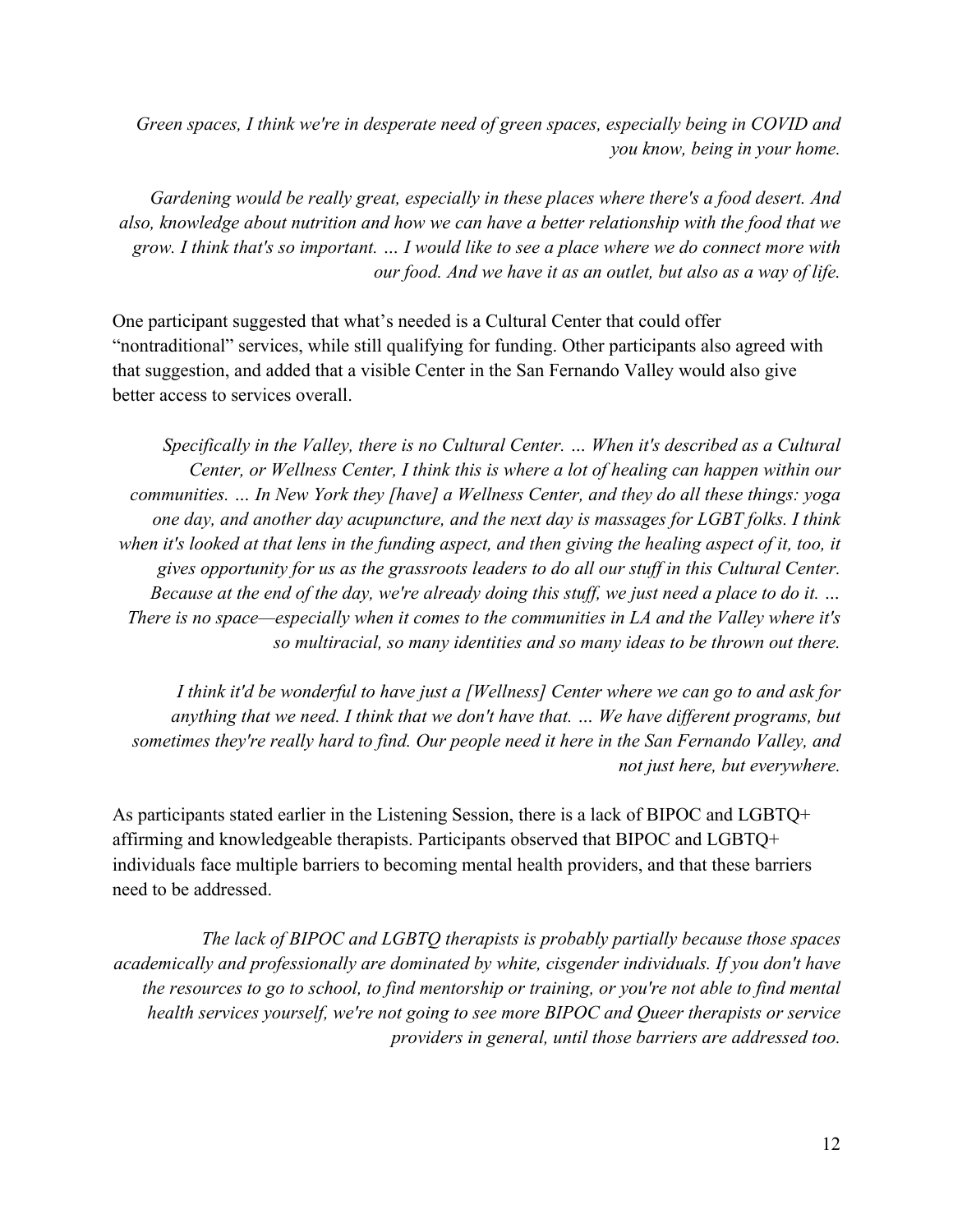Participants spoke passionately and vividly about mistreatment they have experienced at the hands of medical providers—with an emphasis that doctors do not listen to or believe them when they are in pain or having other dire symptoms. A simple Google search shows multiple articles—both peer-reviewed and lay articles—discussing the implicit bias medical providers have when it comes to treating Black people in general, Black women specifically, women in general, and LGBTQ+ individuals. Participants suggested a need for patient advocates who would follow you throughout the system and advocate for equitable and needed medical care.

*For queer people, and I think for people of color, they don't believe us when we say we're in pain. They don't believe us when we say we're falling ill. It's normally dismissed, or that you're being a hypochondriac in some way. I know this is particularly a huge problem for Black women and Black femmes. For anybody who is experiencing any sort of illness or physical disabilities, there is no way that that doesn't affect your mental health. I can't get a doctor to take me seriously when I say my neck is in constant pain every single day. … If there's really any sort of physical pain, physical discomfort, it's such a big problem. I feel we've just kind of accepted it as is—that when we seek health care, we're going to probably not be taken seriously. And our concerns aren't listened to. And then you multiply that by like 100 when it comes to actual mental health care.*

*It is very, very hard to be believed, when you are in physical pain, and you go to the doctor, it can be very traumatizing. … When they first diagnosed me and said, I had fibroids, there were three, and they were only the size of a dime, and a penny. And they said, "Oh, it'll just go away, naturally. We'll screen you." Maybe a year and a half later, I literally couldn't feel my legs, and I was saying that something was wrong. The doctor was just, "Oh, we think it's just a bladder infection." But the culture came back and it wasn't that. I went back to the doctor, and I said "I still have this pain and actually it's getting worse." And they said, "We think your kidneys are failing, so let's give you a stronger medication." And that wasn't it. It wasn't until they had to rush me to the hospital and then they found the mass, and they were just like, "You're going to need surgery." And [the former doctor] could have really harmed me with the medication that they were giving me. When I got to the emergency [department] they were saying "Please stop [the medication] right away. You cannot finish this." [The former doctor] really messed up.*

*There needs to be advocates there for you—for people to be believed*

#### **Are there any other comments that you would like to share or make?**

Participants were given an opportunity at the end of the Listening Session to speak about anything else that had not been asked or brought up. The first issue they addressed was their frustration with trainings for cisgender, heterosexual, and white providers as a solution to disparities faced by LGBTQ+ and BIPOC individuals—rather than funding those agencies already doing culturally competent work. Participants also complained that they are expected to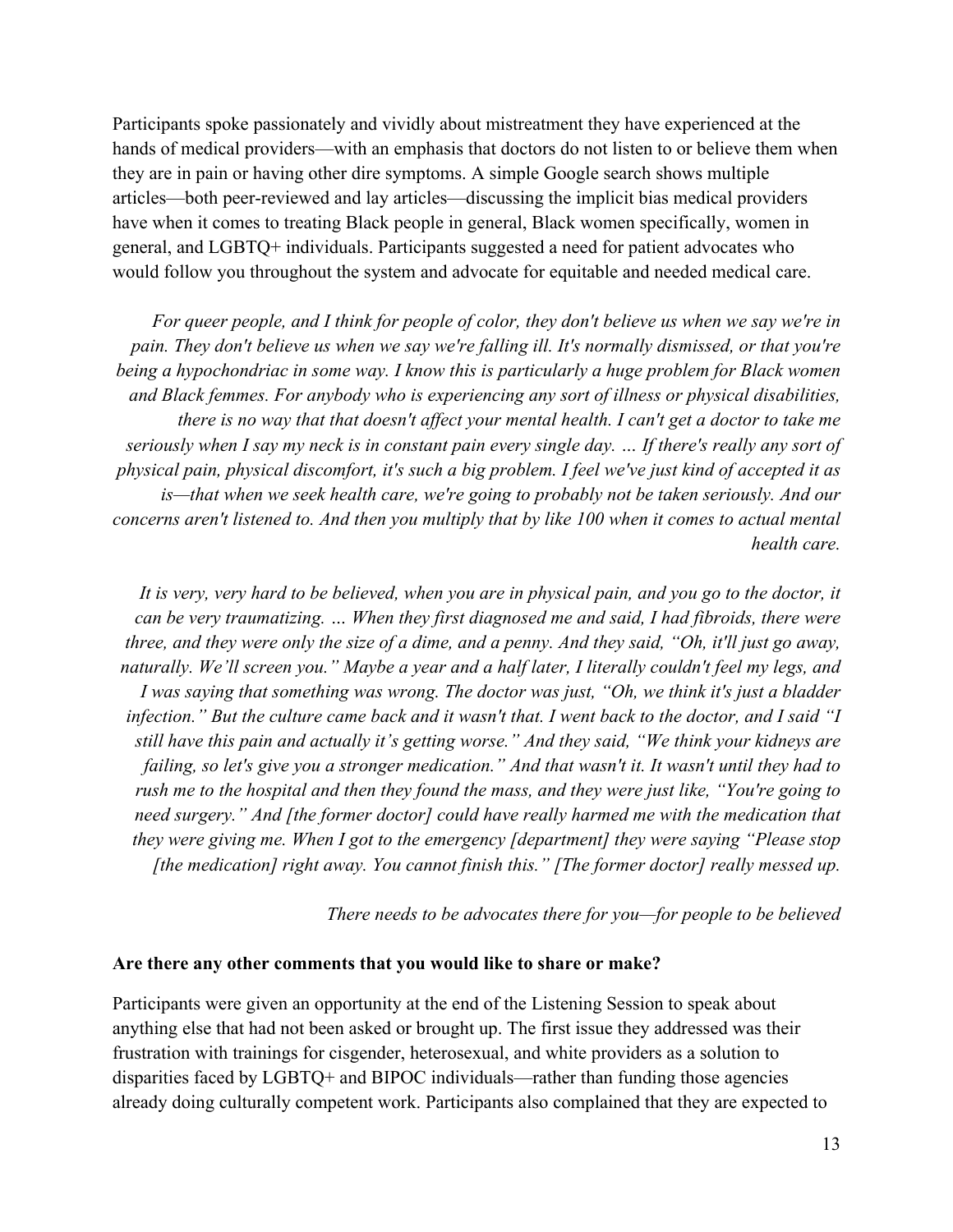give these trainings for free—or worse, expected to provide free technical assistance to the (non-LGBTQ+) organization that LA County is paying to provide trainings, rather than pay the organization that has the knowledge and expertise.

*I think they should be aware or just understand that we are beyond trainings. I think one of the things that they always assume [when] trying to change, whatever it is, "Okay, well, let's just get more trainings." … I think from the early 2000s, it's been trainings. Whatever money is going to these trainings, I think it just needs to start going directly to the people on the ground, because we're tired, we're burned out, we're still doing this. Trainings don't see results. Results are showing with the people we have to work with on the ground. I'm just over trainings with these folks.*

*It's always more trainings. And, "We're not going to pay you for the trainings." And, "We're going to sap your energy for two weeks giving us advice on how to fix our existing training, and then we're going to pay UCLA"—which is what just happened to me. Let's defund the trainings and give the money to the grassroots organizations. It gets to the people faster—the help would.*

*Ever since the incidences of anti-Asian violence has happened in the past couple of months, people want us to come and talk to them. And I got an invitation from someone from LA County to talk about AAPI violence at their staff meeting for 15 minutes. In my mind, there's always a question: "And then what? You're treating this as a training and a talk, but then what are you going to do with it?" … It takes a toll to have these conversations over and over again, because it's not new for us. I told them that I wasn't available, and also for their future reference that we normally request an honorarium whenever there is a speaking event because of the preparation and our lending our experiences and expertise. And they kind of balked at the idea that we would ask for something in return to have these types of conversations. That is very indicative of how government offices react when you say, "No, I'm not going to do this for free."*

Finally, related to the comments about both training and funding, participants spoke about LA County and providers merely "checking the box" rather than valuing contributions from grassroots experts and meaningfully engaging with marginalized communities.

*To get the Mental Health Services Act funding, [LA County] has to prove that they're reaching underserved communities. It feels like they're checking that box for as little money as possible. Even the leaders of the LGBTQIA2-S DMH. I get paid \$125 a month to do that. And they expect me to go to 16 hours of meetings. They come back: "Well, look, we're following the law. We're doing this." And we're helping them do it for nothing, next to nothing.*

*They'll say things like, "Oh, this is such like a punch to the gut!" And for us? It's like, "No, we've predicted this. We've seen the increase in violence against the AAPI community." … And the fact*